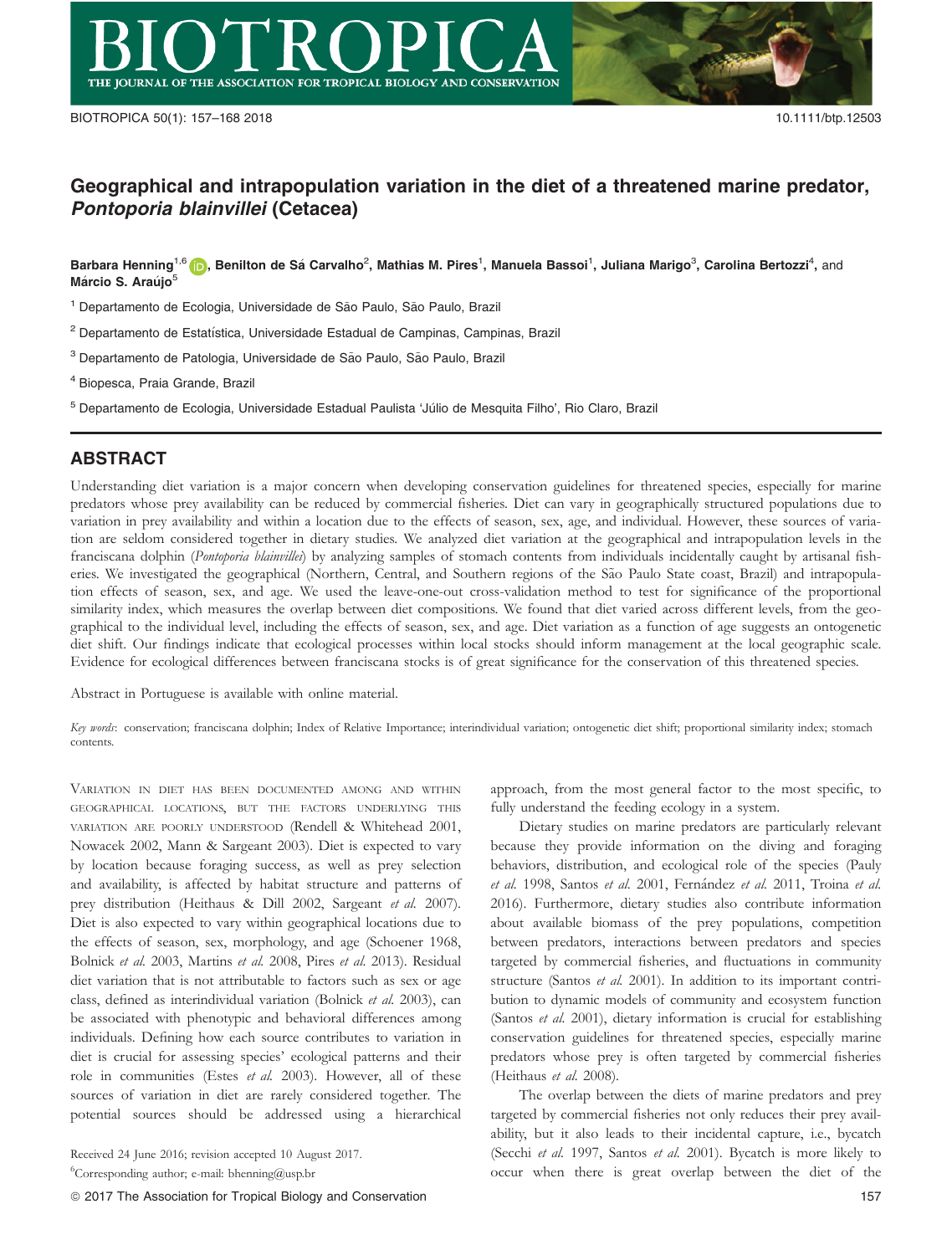predator and the commercial fisheries (Secchi et al. 2003). Indeed, the increase in frequency and intensity of interactions between marine predators and commercial fisheries makes bycatch a major threat to marine predators worldwide (Secchi et al. 1997, Bowen & Siniff 1999, Lewison et al. 2004, Reeves et al. 2012). Although the loss of a predator often results in dramatic changes in community structure (Terborgh et al. 2010), marine predators have poorly described diets due to the logistical challenges in studying these organisms (McPeek 1998, Denno & Lewis 2009).

Historical catch records from southern Brazil have demonstrated a shift in yearly landings of fish species in this region, with a reduction in the occurrence of some species and an increase in others (Haimovici et al. 1997, Haimovici 1998). This shift has occurred due to differential fishing pressure on species by commercial fisheries, with potential consequences for a highly threatened marine predator, the franciscana dolphin (Pontoporia blainvillei). A shift in the diet of the franciscana dolphin did occur after these changes in prey availability (Secchi et al. 2003, b), which may have been caused by a reduction in prey species due to over-exploitation by commercial fisheries. A study suggested that this shift in diet could reduce the reproductive success of this dolphin species (Secchi et al. 2003b).

The highly threatened franciscana dolphin is endemic to southwestern Atlantic coastal waters, occurring from Itaúnas in Brazil to Golfo San Matías in Argentina (Crespo et al. 1998, Siciliano et al. 2002). The effect of bycatch on the franciscana dolphin makes it the most endangered cetacean in the South Atlantic Ocean, and it is designated as vulnerable throughout its distribution area by the International Union for Conservation of Nature (Reeves et al. 2012). At least 2900 franciscana dolphins undergo bycatch each year throughout their distribution area (Ott 2002, Secchi et al. 2003, b). Furthermore, this number is thought to be underestimated due to unreported captures by non-monitored fisheries, under-reporting of bycatch by fishermen, and captured dolphins falling from the net before or during haul-out (Secchi et al. 2003b).

Major efforts have been undertaken to investigate geographical variation in the franciscana dolphin across its distribution range because the level of threat differs by locale (Ramos et al. 2002, Secchi et al. 2003, Mendez et al. 2008, 2010, Cunha et al. 2014). Evidence of geographical variation in the franciscana dolphin comes from phylogeographic analysis of mtDNA sequences combined with data on geographical distribution, life-history traits, and morphological variation (Rosas 2000, Ramos et al. 2002, Secchi et al. 2003, Mendez et al. 2010, Cunha et al. 2014). Four Franciscana Management Areas (FMAs) have been established to accommodate the already known geographical variation and to improve conservation and management actions at the local level (Secchi et al. 2003). FMA I includes Rio de Janeiro and Espírito Santo States (Brazil); FMA II includes São Paulo, Paraná, and Santa Catarina States (Brazil); FMA III includes Rio Grande do Sul State (Brazil) and Uruguay; and FMA IV covers the range of franciscana dolphins in Argentine waters (Fig. S1A).

Evidence for genetic geographical variation within FMAs associated with environmentally distinct areas comes from analyses combining mtDNA sequences, microsatellite markers, and environmental data (Mendez et al. 2010, Costa-Urrutia et al. 2012). Specifically, the mitochondrial DNA control region in the franciscana dolphin differs among the Northern, Central, and Southern regions of São Paulo State (Cunha et al. 2014). In addition, contaminant profiles in franciscana dolphin tissues suggest the existence of stocks within São Paulo State (Alonso 2008, Lailson-Brito et al. 2011). São Paulo State has a heterogeneous geomorphologic formation throughout its coastal plain and is divided into three marked regions: Northern, Central, and Southern (Fig. S1B). The Northern region has the roughest shape, with hills close to the sea forming bays and coves (IPT 1981, Ab'Saber 2000, Souza & Cunha 2011). The Central region has long sandspit lines, and its coastal plain has a smoother shape (IPT 1981, Ab'Saber 2000, Souza & Cunha 2011). The Southern region has restinga areas separated by brackish water lagoons with mangroves along the restinga borders, the hills are far from the ocean, and the coastal plain is large with a smooth shape (IPT 1981, Ab'Saber 2000, Souza & Cunha 2011).

The diet of most marine mammals is expected to vary geographically (Pierce & Boyle 1991, Bassoi & Secchi 1999, Danilewicz et al. 2002). The diet of the franciscana dolphin has been described mainly by qualitative studies, and diet composition was reported to vary throughout the species distribution (Pinedo 1982, Rodríguez et al. 2002, Bittar & Di Beneditto 2009, Cremer et al. 2012). Therefore, we expected geographical variation in diet among the Northern, Central, and Southern regions of the São Paulo State coast. Variations in the diet of the franciscana dolphin also appear to be associated with seasonal variation in the abundance of prey (Danilewicz et al. 2002), which varies seasonally throughout the coast of São Paulo State (Ávila-da-Silva et al. 2005, Muto et al. 2014, Mendonça 2015). Other than one study within Rio Grande do Sul State coast (Bassoi 2005), quantitative studies on the effects of seasonality, sex, age class, or individual as sources of variation in the diet of the franciscana dolphin are lacking.

Franciscana dolphins are sexually dimorphic, with females larger than males, which might be associated with reproductive strategies and differential access to food resources (Pinedo 1991, Ramos et al. 2002, Troina et al. 2016). Preliminary, qualitative analyses indicate that female and male franciscana dolphins differ in the most important prey species in their diets (Danilewicz et al. 2000). Furthermore, analyses of ontogenetic diet variation in the franciscana dolphin revealed that the number of prey species consumed increases markedly with age, probably due to the learning process of prey search and capture (Rodríguez et al. 2002, Troina et al. 2016). Finally, individual variation in the diet of the franciscana dolphin has not previously been investigated, although this variation has been convincingly demonstrated in marine predators such as the bottlenose dolphin (Tursiops sp.; Sargeant et al. 2007) and sea otters (Enhydra lutris; Estes et al. 2003).

Here, we used a hierarchical statistical framework to decompose the factors that influence the diet of P. blainvillei. First, we evaluated the effects of space and time on the diet by examining dietary data for individuals sampled throughout the study area.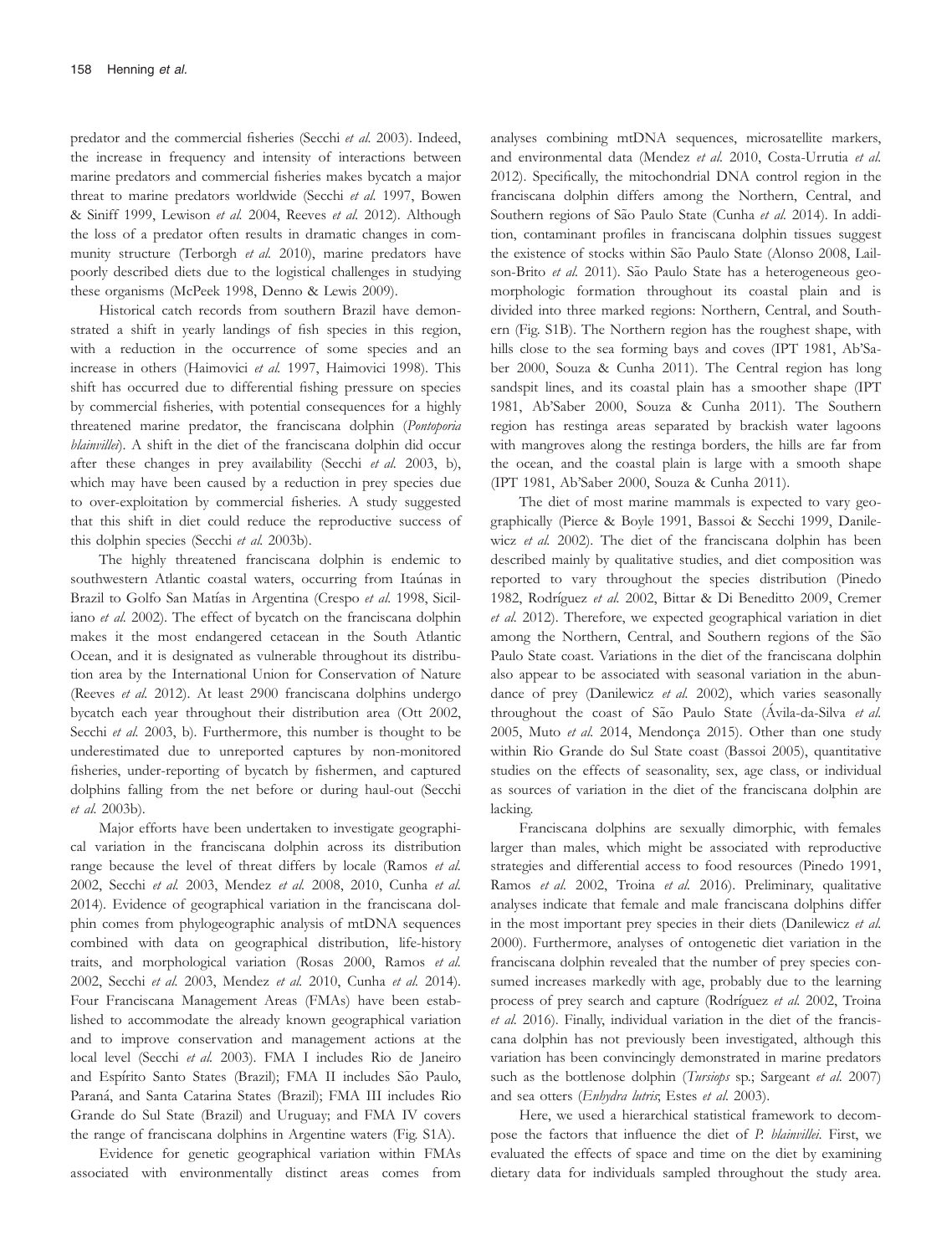We then focused on a larger sample from a single region to evaluate the effects of sex, age, and individual variation.

### **METHODS**

SAMPLE COLLECTION.—We analyzed samples of franciscana dolphins  $(N = 58)$  incidentally caught by artisanal gillnet fisheries from the Northern ( $N = 11$ , municipalities of Ubatuba, Ilhabela, Caraguatatuba, and São Sebastião), Central ( $N = 40$ , municipalities of Bertioga, Guarujá, Santos, São Vicente, Praia Grande, Mongaguá, Itanhaém, and Peruíbe), and Southern regions  $(N = 7$ , Iguape, Ilha Comprida, and Cananéia) of the São Paulo State coast in Brazil (Fig. S1B).

In most cetacean species, postnatal growth comprises three stages. Growth is exponential during the first year of life (Bryden 1972). Subsequently, growth slows and tends to be linear until sexual maturity, after which it approaches an asymptote (Bryden 1972). We classified franciscana dolphins into juveniles  $(N = 8)$ , subadults ( $N = 18$ ), or adults ( $N = 32$ ) according to total length. For females ( $N = 34$ ), juveniles were <90 cm, subadults were >90 cm and <119 cm, and adults were >119 cm. For males  $(N = 24)$ , juveniles were <90 cm, subadults were >90 cm and <107 cm, and adults were > 107 cm (Ramos & Di Beneditto 2005, Bertozzi et al. 2010). The detailed distribution of specimens of franciscana dolphin bycaught according to region, season, sex, and age is shown in Table 1.

We kept bycaught specimens on ice for transport from the fishery to the laboratory, and we performed autopsies within 24 h after death. We excised stomachs, including all of the chambers, and froze them for later analysis. To collect prey remains, we unfroze the stomachs, washed stomach contents through a 0.5-mm sieve, and inspected the sieve for fish otoliths (sagittal), cephalopod beaks, and crustacean exoskeletons. We identified prey remains to the lowest possible taxon; remains that were excessively eroded or broken were not identified or measured. We estimated the number of fish ingested based on the total number of left or right otoliths (whichever was more numerous) plus half the number of eroded otoliths. We estimated the number of cephalopods ingested based on the total number of upper or lower beaks (whichever was more numerous) plus half the number of broken beaks.

DATA DESCRIPTION.—We identified fish otoliths via comparison with a reference collection from Laboratorio de Ictiofauna e Crescimento (LABIC from Instituto Oceanografico of the Universidade de São Paulo) and by using published guides (Figueiredo & Menezes 1980, Corrêa & Vianna 1992, Lêmos et al. 1992, Chao 2001, Di Beneditto et al. 2001, Waessle et al. 2003, Monteiro et al. 2005, Tuset et al. 2008, Volpedo et al. 2008, Pansard 2009). Specialists on respective taxa identified, quantified, and measured cephalopod beaks and crustaceans. Because most of the crustacean species identified are isopods that behave like fish parasites (Ana Setúbal Pires Vanin, personal communication), we did not consider them as franciscana dolphin prey. All of the taxa identified are listed in Table 2.

| bycaught along São Paulo state coast according to region of the bycatch,<br>season, sex, and age. |                  |        |                  |        |            |  |  |
|---------------------------------------------------------------------------------------------------|------------------|--------|------------------|--------|------------|--|--|
|                                                                                                   | Spring           | Summer | Fall             | Winter | Total      |  |  |
| Northern region                                                                                   |                  |        |                  |        | $(n = 11)$ |  |  |
| Female                                                                                            |                  | 3      |                  |        | 6          |  |  |
| Male                                                                                              | $\Omega$         | 2      | $^{()}$          | 3      | 5          |  |  |
|                                                                                                   |                  | 5      |                  | 4      |            |  |  |
| Adult                                                                                             | $\Omega$         | 5      |                  | 2      | 8          |  |  |
| Subadult                                                                                          |                  |        | $^{()}$          | 2      | 3          |  |  |
| Juvenile                                                                                          | $\left( \right)$ |        | $\left( \right)$ | $\cup$ | $\Omega$   |  |  |
|                                                                                                   |                  |        |                  | 4      |            |  |  |

TABLE 1. Distribution of specimens of franciscana dolphin (Pontoporia blainvillei)

| Subadult              | 1              | $\cup$         | $\cup$         | 2              | 3              |
|-----------------------|----------------|----------------|----------------|----------------|----------------|
| Juvenile              | $\overline{0}$ | $\overline{0}$ | $\overline{0}$ | $\overline{0}$ | $\overline{0}$ |
|                       | $\mathbf{1}$   | 5              | $\mathbf{1}$   | $\overline{4}$ |                |
| Central region        |                |                |                |                | $(n = 40)$     |
| Female                | 8              | 8              | 5              | 5              | 26             |
| Male                  | 3              | 3              | $\overline{2}$ | 6              | 14             |
|                       | 11             | 11             | 7              | 11             |                |
| Adult                 | $\overline{2}$ | $\overline{4}$ | 6              | 6              | 18             |
| Subadult              | 7              | $\mathbf{1}$   | $\mathbf{1}$   | 5              | 14             |
| Juvenile              | $\overline{2}$ | 6              | $\overline{0}$ | $\overline{0}$ | 8              |
|                       | 11             | 11             | 7              | 11             |                |
| Southern region       |                |                |                |                | $(n =$<br>7)   |
| Female                | $\overline{0}$ | $\mathbf{1}$   | $\mathbf{1}$   | $\overline{0}$ | $\mathbf{2}$   |
| Male                  | $\mathbf{1}$   | 3              | $\mathbf{1}$   | $\theta$       | 5              |
|                       | $\mathbf{1}$   | $\overline{4}$ | $\overline{2}$ | $\theta$       |                |
| Adult                 | $\mathbf{1}$   | 3              | $\overline{2}$ | $\theta$       | 6              |
| Subadult              | $\overline{0}$ | $\mathbf{1}$   | $\overline{0}$ | $\theta$       | $\mathbf{1}$   |
| Juvenile              | $\overline{0}$ | $\overline{0}$ | $\overline{0}$ | $\theta$       | $\overline{0}$ |
|                       | $\mathbf{1}$   | 4              | $\overline{2}$ | $\theta$       |                |
| São Paulo State Coast |                |                |                |                | $(n = 58)$     |
| Female                | 9              | 12             | 7              | 6              | 34             |
| Male                  | $\overline{4}$ | 8              | 3              | 9              | 24             |
|                       | 13             | 20             | 10             | 15             |                |
| Adult                 | 3              | 12             | 9              | 8              | 32             |
| Subadult              | 8              | $\overline{2}$ | $\mathbf{1}$   | 7              | 18             |
| Juvenile              | $\overline{2}$ | 6              | $\theta$       | $\overline{0}$ | 8              |
|                       | 13             | 20             | 10             | 15             |                |
|                       |                |                |                |                |                |

We estimated the original length and mass of prey items based on their remains using power equations (Table 2). Power equations are derived from differential equations that model growth in the dimensions of two body parts under the assumption that the body parts grow exponentially (Huxley & Teissier 1936, Nijhout & German 2012). For fish, we used power equations that we developed, whereas for cephalopods, we followed Santos (2009) and Santos and Haimovic (1997). We measured otolith length and width using photographs (Auto Montage software with precision of 0.01 mm) taken with a digital camera coupled to a stereomicroscope. For each species in each sample, we used the left or right otolith measurement (whichever was more numerous) as input for the equations to estimate the original prey size. Similarly, we estimated squid size based on the size of the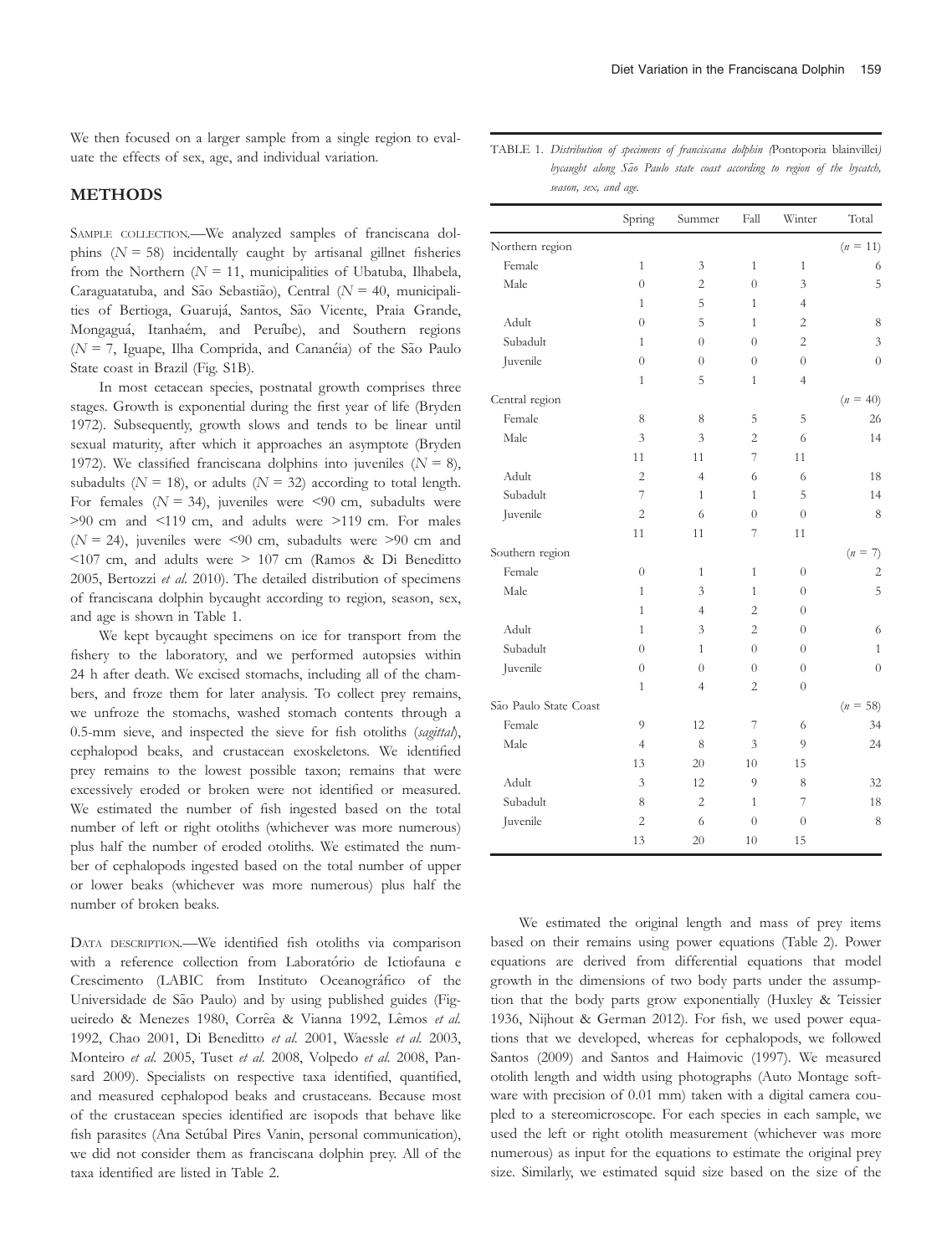| Prey species                | Ln(TL)                      | $\it n$        | $\mathbb{R}^2$ | Ln (Weight)               | $\it n$ | $\mathbb{R}^2$ |
|-----------------------------|-----------------------------|----------------|----------------|---------------------------|---------|----------------|
| Teleostei                   |                             |                |                |                           |         |                |
| Anchoa filifera             | $4.128 + 0.843*ln(OL)$      | $\overline{4}$ | 0.997          | $0.303 + 2.784*ln(OL)$    | 4       | 1.000          |
| Cetengraulis edentulus      | $3.510 + 1.076*ln(OL)$      | 232            | 0.805          | $-1.679 + 3.485*ln(OL)$   | 106     | 0.893          |
| Chirocentrodon bleekerianus | $3.916 + 0.878*ln(OL)$      | 82             | 0.827          | $1.577 + 3.551*ln(OL)$    | 119     | 0.946          |
| Ctenosciaena gracilicirrhus | $3.286 + 0.877*ln(OL)$      | 22             | 0.814          | $636 + 0.785*ln(OL)$      | 21      | 0.852          |
| Cynoscion guatucupa         | $3.691 + 0.759*ln(OL)$      | 40             | 0.971          | $-0.578 + 2.357*ln(OL)$   | 40      | 0.958          |
| Cynoscion jamaicensis       | $3.738 + 0.660*ln(OL)$      | 45             | 0.981          | $-0.530 + 2.135*ln(OL)$   | 45      | 0.939          |
| Cynoscion virescens         | $3.718 + 0.696*ln(OL)$      | 86             | 0.968          | $-0.541 + 2.216*ln(OL)$   | 86      | 0.940          |
| Isopisthus parvipinnis      | $3.642 + 1.045*ln(OL)$      | 75             | 0.949          | $-0.853 + 3.433*ln(OL)$   | 81      | 0.944          |
| Larimus breviceps           | $3.383 + 1.073*ln(OL)$      | 38             | 0.955          | $-1.256 + 3.553*ln(OL)$   | 37      | 0.970          |
| Lycengraulis grossidens     | $TL = (2.549*OL) + 1.646^a$ | 8              | 0.655          | $W = 0.344 * OL^{3.108a}$ | 8       | 0.715          |
| Menticirrhus americanus     | $3.665 + 1.223*ln(OL)$      | 12             | 0.968          | $-0.791 + 3.780*ln(OL)$   | 12      | 0.991          |
| Micropogonias furnieri      | $3.986 + 0.667*ln(OL)$      | 23             | 0.941          | $0.157 + 2.207*ln(OL)$    | 25      | 0.947          |
| Orthopristis ruber          | $3.718 + 0.696*ln(OL)$      | 86             | 0.968          | $-0.541 + 2.216*ln(OL)$   | 86      | 0.940          |
| Pagrus pagrus               | $TL = 16.272 * LO^{1.229a}$ | 27             | 0.989          | $W = 0.067*OL^{3.675a}$   | 27      | 0.986          |
| Paralonchurus brasiliensis  | $3.556 + 1.191*ln(OL)$      | 43             | 0.975          | $-1.551 + 3.979*ln(OL)$   | 43      | 0.979          |
| Pellona harroweri           | $4.029 + 0.608*ln(OL)$      | 88             | 0.974          | $0.552 + 1.842*ln(OL)$    | 88      | 0.979          |
| Peprilus paru               | $3.305 + 0.955*ln(OL)\$     | 33             | 0.812          | $-0.661 + 2.639*ln(OL)$   | 32      | 0.822          |
| Pogonias cromis             | $3.718 + 0.696*ln(OL)$      | 86             | 0.968          | $-0.541 + 2.216*ln(OL)$   | 86      | 0.940          |
| Serranus auriga             | $3.578 + 0.756*ln(OL)$      | $\,$ 8 $\,$    | 0.870          | $-0.631 + 2.552*ln(OL)$   | 8       | 0.865          |
| Stellifer brasiliensis      | $3.568 + 1.213*ln(OL)$      | 51             | 0.843          | $-0.746 + 3.719*ln(OL)$   | 31      | 0.901          |
| Stellifer rastrifer         | $3.730 + 1.127*ln(OL)$      | 118            | 0.861          | $-0.292 + 3.555*ln(OL)$   | 118     | 0.875          |
| Trichiurus lepturus         | $5.193 + 0.898*ln(OL)$      | 172            | 0.989          | $0.627 + 2.952*ln(OL)$    | 180     | 0.977          |
| Umbrina canosai             | $2.846 + 1.194*ln(OL)$      | 135            | 0.896          | $-2.629 + 3.623*ln(OL)$   | 135     | 0.897          |
| Cephalopods                 |                             |                |                |                           |         |                |
| Doryteuthis plei            |                             |                |                |                           |         |                |
| Doryteuthis sanpaulensis    |                             |                |                |                           |         |                |
| Loliguncula brevis          |                             |                |                |                           |         |                |
| Crustacea                   |                             |                |                |                           |         |                |
| Aegathoa sp.                |                             |                |                |                           |         |                |
| Ceratothoa sp.              |                             |                |                |                           |         |                |
| Cymothoa sp.                |                             |                |                |                           |         |                |

TABLE 2. Taxa identified in stomachs of Pontoporia blainvillei bycaught along São Paulo state coast. Fish length–weight power equations estimated from the LABIC database.

TL, total length.

<sup>a</sup> Equations for L. grossidens and P. pagrus are from Di Beneditto et al. (2001).

upper or lower squid beaks. Because there was no reference to fish length-weight estimation curves for the São Paulo State coast, we estimated the parameters of the power equations using the LABIC collection and data base containing the length and wet mass of fish together with the length of their otoliths.

STATISTICAL ANALYSIS.—We calculated the Index of Relative Importance, IRI (Pinkas et al. 1971), for each prey species to describe the diet of the franciscana dolphin as follows:

$$
IRI = (N + W) \cdot \text{FO},\tag{1}
$$

where  $N$  is the percentage of numerical abundance of prey,  $W$  is the percentage of prey estimated biomass, and FO is the percentage of stomach content samples in which a prey taxon occurred.

We assigned individuals to each of the three regions— Northern, Central, and Southern—according to where they were bycaught. To test for a geographical effect on the diet of the franciscana dolphin, we first calculated the pairwise overlap between the pooled diets representing each of the three regions using Schoener's (1968) proportional similarity index (PS), which varies from zero (no overlap) to 1 (total overlap). We then calculated the average overlap between regions  $(\overline{PS})$ . Because we wanted a measure of diet variation (as opposed to overlap) among regions, we computed  $V = 1 - \langle \overline{PS} \rangle$ , so that larger values of V indicate stronger diet variation among regions. To test the significance of V, we performed a resampling procedure under the assumption that individuals from different regions sample their diets randomly from a common pool of resources (the average of the proportional contributions of each resources in each of the three regions). We assigned  $M_k$  items drawn from the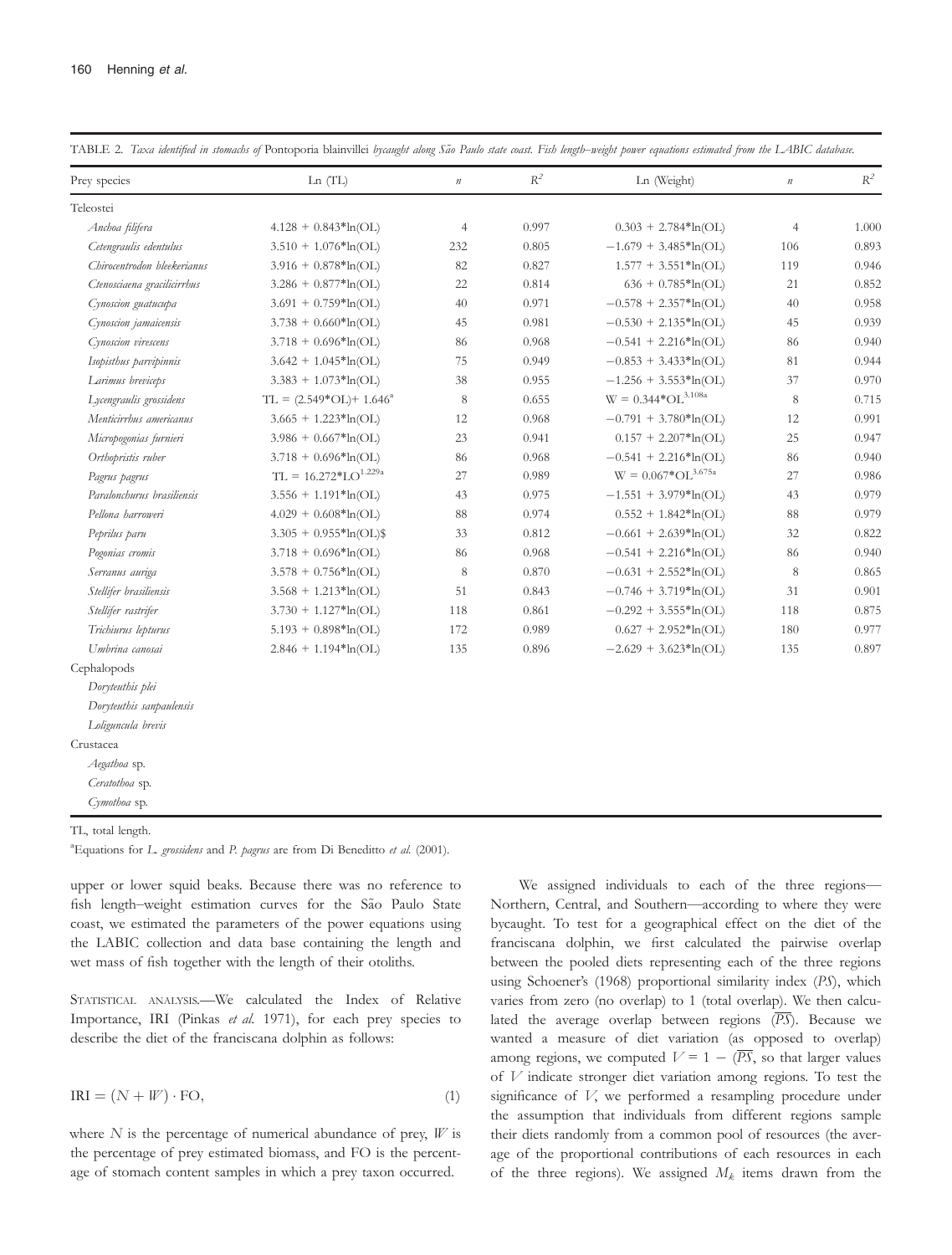common pool of resources via multinomial sampling to the dietary profiles of each subpopulation, where  $M_k$  is the empirical number of items found in the stomachs of all individuals from each region. We then calculated  $V$  for each of the resampled diets (10,000) to generate a null distribution of  $V$  values. The observed *V*-value was considered significant if  $\geq$  95th percentile of null values.

Because the number of observations for each region varied, we also tested sensitivity to sample size. We performed a rarefaction analysis by randomly removing individuals (5%–75%) from our original dataset, recalculating the diet of rarefied regions, and computing  $V$  (1000 random combinations per percentage of individuals removed). If  $V$  is sensitive to sample size, it should vary widely, as the dataset was resampled (Araújo et al. 2010).

To further investigate intrapopulational variation, we subsampled our dataset including only individuals from the Central region, for which we had data for all seasons, sexes, and age classes. We calculated the pairwise diet overlap between individuals using the PS index and then fitted a linear regression model of PS as a function of sex, age, and season. We then obtained the distribution of the model parameters from the leave-one-out cross-validation method. We tested the significance of the parameters using the z-test for the pairwise comparisons between all levels of each factor, that is, season (winter  $\times$  fall  $\times$  spring  $\times$  summer), sex (female  $\times$  male), and age (juvenile  $\times$  subadult  $\times$  adult). We adjusted the P-values for multiple testing using the Bonferroni correction.

Because we found that season, sex, and age are structuring factors of the franciscana dolphin diet, we further examined if residual diet variation could be attributed to individual variation within each age category. We calculated the average pairwise diet overlap  $(\overline{PS})$  between individuals within each age category and calculated  $V = 1 - \langle \overline{PS} \rangle$ , which estimates the average interindividual diet dissimilarity. We tested the significance of  $V$  values using null distributions (10,000 null  $V$  values) generated by multinomial sampling of the dietary proportions corresponding to each age category while preserving the original number of individuals and the number of prey items per individual. We considered observed  $V$  values significant if  $\geq$  the 95th percentile of null distribution of values.

#### RESULTS

We identified 25 fish and four squid species in the diet of franciscana dolphin throughout the São Paulo State coast. Most of the franciscana prey species were from demersal or estuarine habitats. The most important species in the diet, according to the IRI values, were Pellona harroweri, Doryteuthis plei, Paralonchurus brasiliensis, Isopisthus parvipinnis, Stellifer rastrifer, Cynoscion jamaicensis, Doryteuthis sanpaulensis, and Larimus breviceps (Table 3), comprising six fish and two cephalopods (Doryteuthis sp.). These eight species were present in more than 25 percent of the stomachs. The fish species Umbrina canosai, albeit not having a high IRI value, also had a frequency of occurrence higher than 25 percent. Although diet composition studies based on stomach contents using IRI values

usually compare the importance of fish and cephalopods, otoliths tend to be digested more quickly than squid beaks (Pierce & Boyle 1991, Bowen & Siniff 1999), biasing estimates in favor of more slowly digested prey (Pierce & Boyle 1991, Bowen & Siniff 1999, Bassoi 2005, Troina et al. 2016).

The sequences of importance of prey obtained using IRI or numeric abundance statistics were similar (Table 3 and Fig. 1A). According to the IRI values (Table 3), fish are more important than cephalopods in the diet of the franciscana dolphin. The fish species P. harroweri was the most important, with an IRI value much higher than the second-ranked species, a cephalopod (Fig. 1A). The importance of P. harroweri can be explained not only because it had the highest numeric percentage (31.1%) of all prey species (Fig. 1A) but also because it had the highest frequency of occurrence (78%). By contrast, the second most important species, the cephalopod species D. plei, had a numeric percentage of 18.2 percent and a frequency of occurrence of 46 percent.

We found evidence of diet variation between Northern, Central, and Southern regions ( $V = 0.4290$ ;  $P < 0.001$ ; Fig. 1B-C).

TABLE 3. Index of Relative Importance values of teleostei and cephalopods identified in stomachs of Pontoporia blainvillei bycaught along São Paulo state coast.

| Prey species                | N     | W     | $\overline{O}$ | <b>IRI</b> |
|-----------------------------|-------|-------|----------------|------------|
| Pellona harroweri           | 31.05 | 15.61 | 77.97          | 3638.08    |
| Doryteuthis plei            | 18.2  | 40.21 | 45.76          | 2672.84    |
| Paralonchurus brasiliensis  | 3.89  | 11.6  | 40.68          | 630.13     |
| Isopisthus parvipinnis      | 6.70  | 4.59  | 54.24          | 612.37     |
| Stellifer rastrifer         | 8.94  | 4.21  | 30.51          | 401.21     |
| Cynoscion jamaicensis       | 4.44  | 4.79  | 30.51          | 281.61     |
| Doryteuthis sanpaulensis    | 6.41  | 4.52  | 25.42          | 277.84     |
| Larimus breviceps           | 3.40  | 2.49  | 30.51          | 179.70     |
| Stellifer brasiliensis      | 2.47  | 1.15  | 18.64          | 67.48      |
| Anchoa filifera             | 1.31  | 2.58  | 15.25          | 59.32      |
| Umbrina canosai             | 1.63  | 0.16  | 25.42          | 45.50      |
| Trichiurus lepturus         | 0.61  | 1.93  | 13.56          | 34.44      |
| Lycengraulis grossidens     | 2.29  | 0.73  | 10.17          | 30.71      |
| Loliguncula brevis          | 1.33  | 0.55  | 15.25          | 28.67      |
| Cynoscion guatucupa         | 0.84  | 0.78  | 16.95          | 27.46      |
| Ctenosciaena gracilicirrhus | 1.19  | 0.53  | 6.78           | 11.66      |
| Chirocentrodon bleekerianus | 0.12  | 0.38  | 5.08           | 2.54       |
| Micropogonias furnieri      | 0.26  | 0.37  | 1.69           | 1.06       |
| Menticirrhus americanus     | 0.09  | 0.17  | 3.39           | 0.88       |
| Serranus auriga             | 0.32  | 0.08  | 1.69           | 0.68       |
| Pagrus pagrus               | 0.23  | 0.04  | 1.69           | 0.46       |
| Cetengraulis edentulus      | 0.09  | 0.02  | 3.39           | 0.37       |
| Cynoscion virescens         | 0.03  | 0.08  | 1.69           | 0.19       |
| Chloroscombrus chrysurus    | 0.03  | 0.02  | 1.69           | 0.08       |
| Engraulis anchoita          | 0.03  | 0.02  | 1.69           | 0.08       |
| Pogonias cromis             | 0.03  | 0.02  | 1.69           | 0.08       |
| Orthopristis ruber          | 0.03  | 0.01  | 1.69           | 0.07       |
| Peprilus paru               | 0.03  | 0.02  | 1.69           | 0.05       |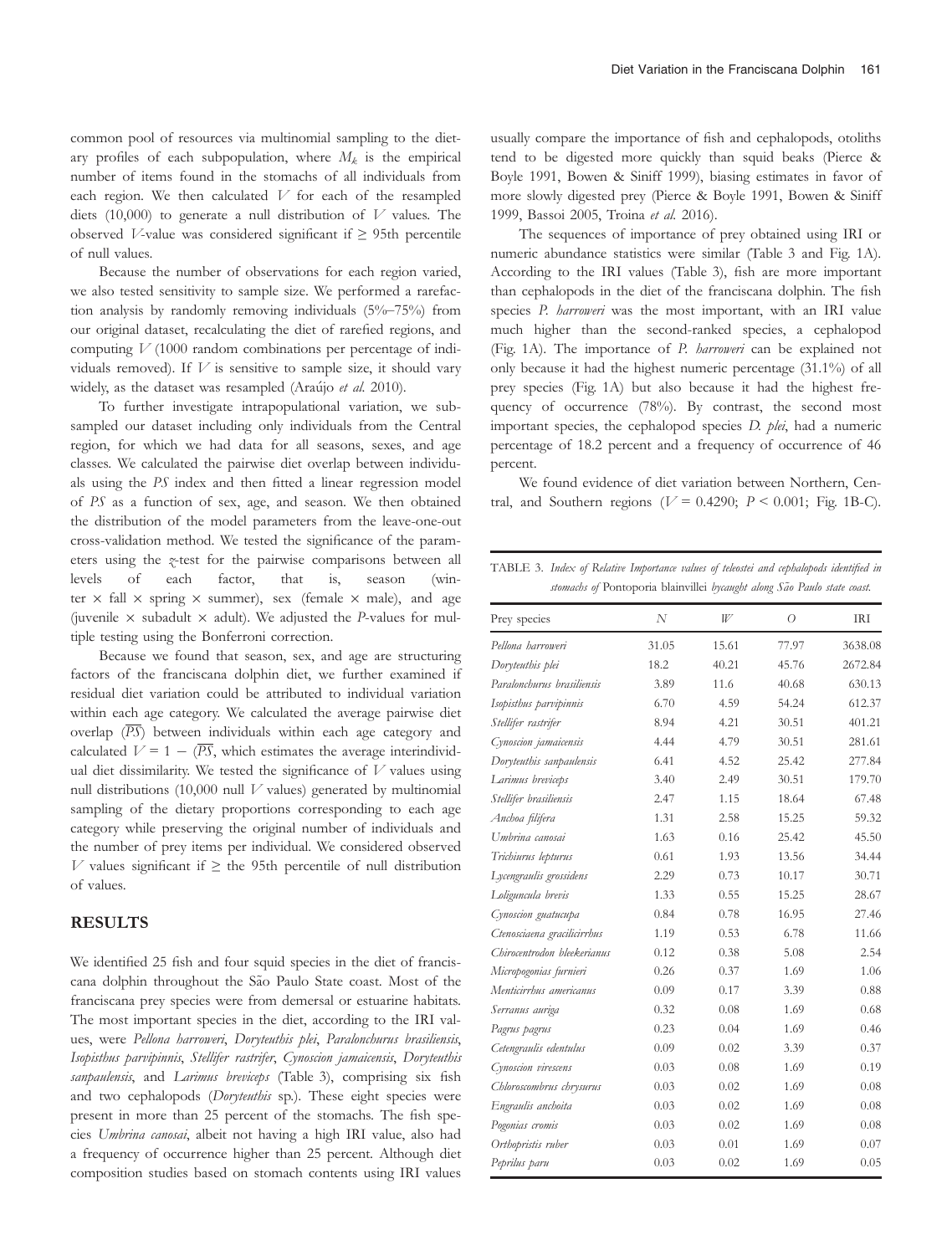

FIGURE 1. Distribution of prey species in the diet of the franciscana dolphin according to numerical abundance for (A) the entire São Paulo State coast and by region: (B) Northern, (C) Central, and (D) Southern.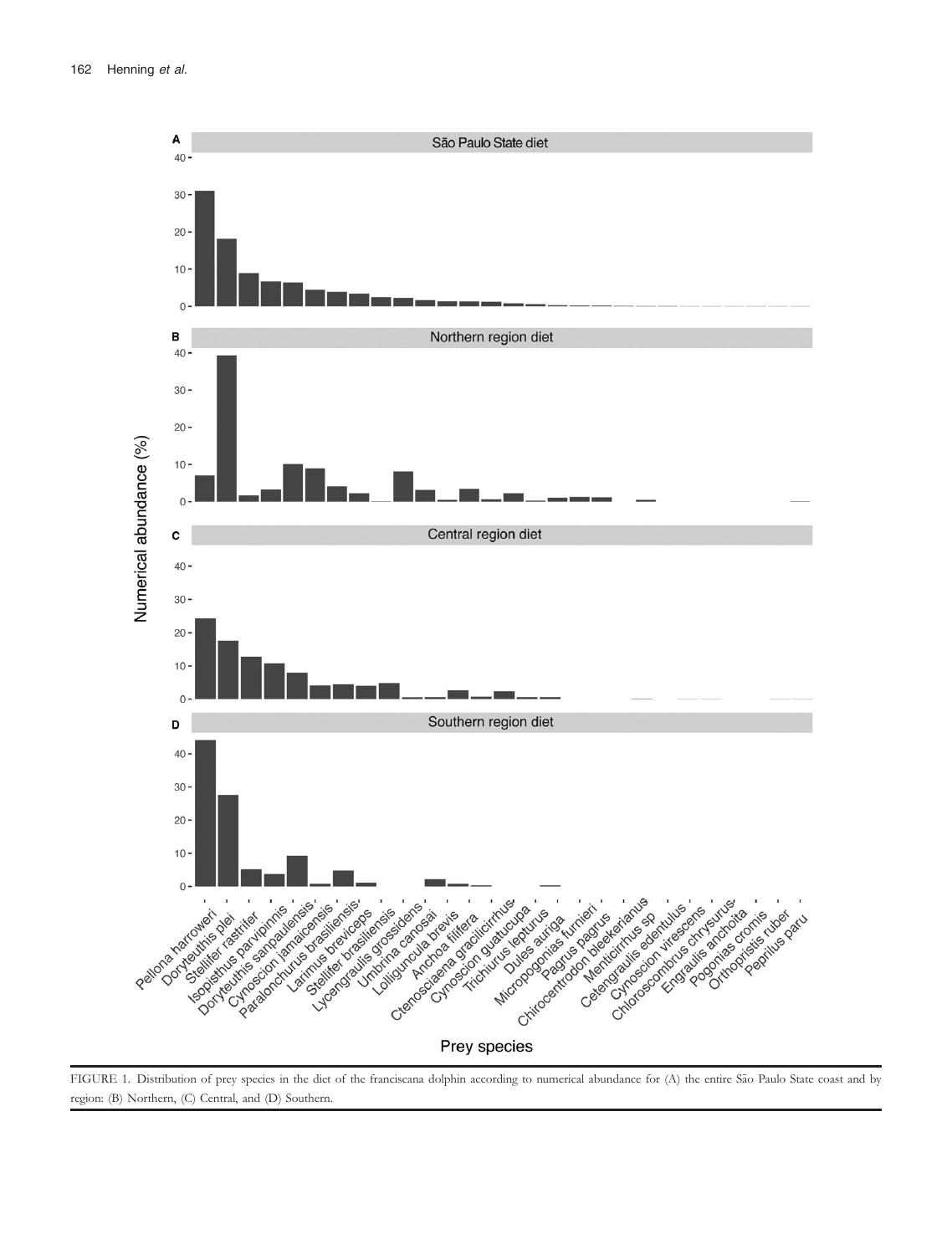Franciscana dolphins from the Northern region fed mainly on the cephalopod *D. plei* (38% in numerical abundance), whereas most other prey species had a numerical abundance smaller than 10 percent. In the Central region, franciscana dolphin fed mainly on the fish P. harroweri (22% in numerical abundance, less than the value observed for the main prey species in the Northern region). In addition, in the Central region, a higher number of prey species had numerical abundances greater than 10 percent. In the Southern region, franciscana dolphins also fed mainly on the fish P. harroweri (42% in numerical abundance), although the cephalopod D. plei had a high numerical abundance (28%) and all of the other prey species had a numerical abundance smaller than 10 percent. Therefore, geographical location is a factor structuring the diet of the franciscana dolphin along the São Paulo State coast.

Based on the analysis performed on the sample from the Central region, we found that season, sex, and age are structuring factors of the franciscana dolphin diet (Table 4), explaining approximately 16, 3, and 16 percent of the variance, respectively. The effect of season on the diet of the franciscana dolphin is demonstrated by the differences between the species consumed in winter and in spring (Table 4). Females and males feed mainly on the cephalopod species *D. plei* and on the fish species *P. har*roweri. However, these species had a higher numerical abundance in the diet of females compared with males (Fig. 2A-B). The species ranked third in numerical abundance in the diet of females is the cephalopod species *D. sanpaulensis*, and the remaining prey species had numerical abundances lower than 10 percent. In the diet of males, the fish species S. rastrifer and I. parvipinnis and the cephalopod species D. sanpaulensis had numerical abundances higher than 10 percent. In addition, we found that age affects the franciscana dolphin diet. Specifically, juveniles had a different diet compared with adults in terms of the number of prey species consumed and the most consumed prey species (Fig. 3A-C).

Because we found that season, sex, and age structure the franciscana dolphin diet, we further examined if residual diet variation could be attributed to individual variation within each age category. Even considering the three age classes separately, individual variation in the diet of the franciscana dolphin in the Central region was high (juvenile:  $V = 0.9561$ ;  $P \le 0.001$ ; subadult:  $V = 0.6576$ ;  $P \le 0.001$ ; adult:  $V = 0.7017$ ;  $P \le 0.001$ ).

#### DISCUSSION

Marine predators such as the franciscana dolphin strongly influence the structure, function, and dynamics of marine communities (Heithaus et al. 2008, Estes et al. 2011). Gathering information on marine mammals is particularly challenging owing to the difficulty of observing their feeding habits and behavior. It is seldom possible to determine these habits by direct observation in the field. In this study, we used stomach content data to investigate population structure. Stomach content analysis is proven to be a valid method for assessing population-scale diets of cetaceans restricted to inshore waters (Dunshea et al. 2013), such as the franciscana dolphin.

|  | TABLE 4. Pairwise diet overlap between franciscana dolphin individuals from the           |  |  |  |  |
|--|-------------------------------------------------------------------------------------------|--|--|--|--|
|  | Central region of São Paulo State coast. Linear regression model of PS                    |  |  |  |  |
|  | index as a function of season (winter $\times$ fall $\times$ spring $\times$ summer), sex |  |  |  |  |
|  | (female $\times$ male), and age (juvenile $\times$ subadult $\times$ adult). Z-score      |  |  |  |  |
|  | represents the distance from the sample mean to the population mean in                    |  |  |  |  |
|  | units of standard error. P-values are the significance levels of each comparison          |  |  |  |  |
|  | and adjusted P-values are the significance levels of each comparison corrected            |  |  |  |  |
|  | for multiple testing using Bonferroni correction.                                         |  |  |  |  |

| Comparison                            | Z        | $P$ -value                        | Adjusted P-value                  |
|---------------------------------------|----------|-----------------------------------|-----------------------------------|
| Sex                                   |          |                                   |                                   |
| Female $\times$ Male                  | $-3.504$ | 4.586 $\times$ 10 <sup>-4*</sup>  | $0.005*$                          |
| Age                                   |          |                                   |                                   |
| $\text{Adult} \times \text{Subadult}$ | 2.041    | $0.041*$                          | 0.412                             |
| Adult $\times$ Juvenile               | $-9.344$ | 9.236 $\times$ 10 <sup>-21*</sup> | 9.236 $\times$ 10 <sup>-20*</sup> |
| Juvenile $\times$ Subadult            | $-1.150$ | 0.250                             | 1.000                             |
| Season                                |          |                                   |                                   |
| Winter $\times$ Summer                | $-2.432$ | $0.015*$                          | 0.150                             |
| Winter $\times$ Spring                | $-4.307$ | $1.658 \times 10^{-5*}$           | $1.658 \times 10^{-4*}$           |
| Winter $\times$ Fall                  | $-1.603$ | 0.109                             | 1.000                             |
| Spring $\times$ Summer                | $-0.598$ | 0.549                             | 1.000                             |
| Spring $\times$ Fall                  | 0.875    | 0.381                             | 1.000                             |
| $Fall \times Summer$                  | $-0.062$ | 0.950                             | 1.000                             |

\* Statistically significant comparison.

The feeding habits of the franciscana dolphin have mainly been studied in its southern range, from the coast of Rio Grande do Sul in Brazil to the coast of Argentina, using a sample size of around 36 stomachs (Rodríguez et al. 2002, Bassoi 2005, Cremer et al. 2012). However, the São Paulo State coast has been poorly investigated, with a single study based on a sample of two stomachs (Schmiegelow 1990). We combined a reasonable sample size (63 stomachs) with an analytical approach to investigate geographical and intrapopulation variation in the franciscana diet.

We used a quantitative approach to decompose variation at different levels, from the regional to the individual. Specifically, we found that the franciscana dolphin diet varied with geography, season, sex, age, and individual. Thus, management actions must be focused in an area-specific manner (Sharples et al. 2012). Data analysis detected trends in individual variation, which are difficult to observe directly in aquatic species with cryptic habits such as the franciscana dolphin (Secchi et al. 2003). Our work provides important information about a declining species, and our analysis may be applicable to studies of the diets of other marine mammals.

Similarly to previous studies, we identified bottom-dwelling species as the main prey of the franciscana dolphin. However, our results differ in terms of the importance of squids in the diet of the franciscana dolphin. Previously, *D. sanpaulensis* was considered to be the main squid prey consumed by the franciscana dolphin (Bassoi 2005, Cremer et al. 2012), whereas we found that D. plei is more important throughout São Paulo State. Both squid species are abundant in coastal waters of São Paulo State, but D. sanpaulensis is more abundant in southern Brazil (Alvarez Perez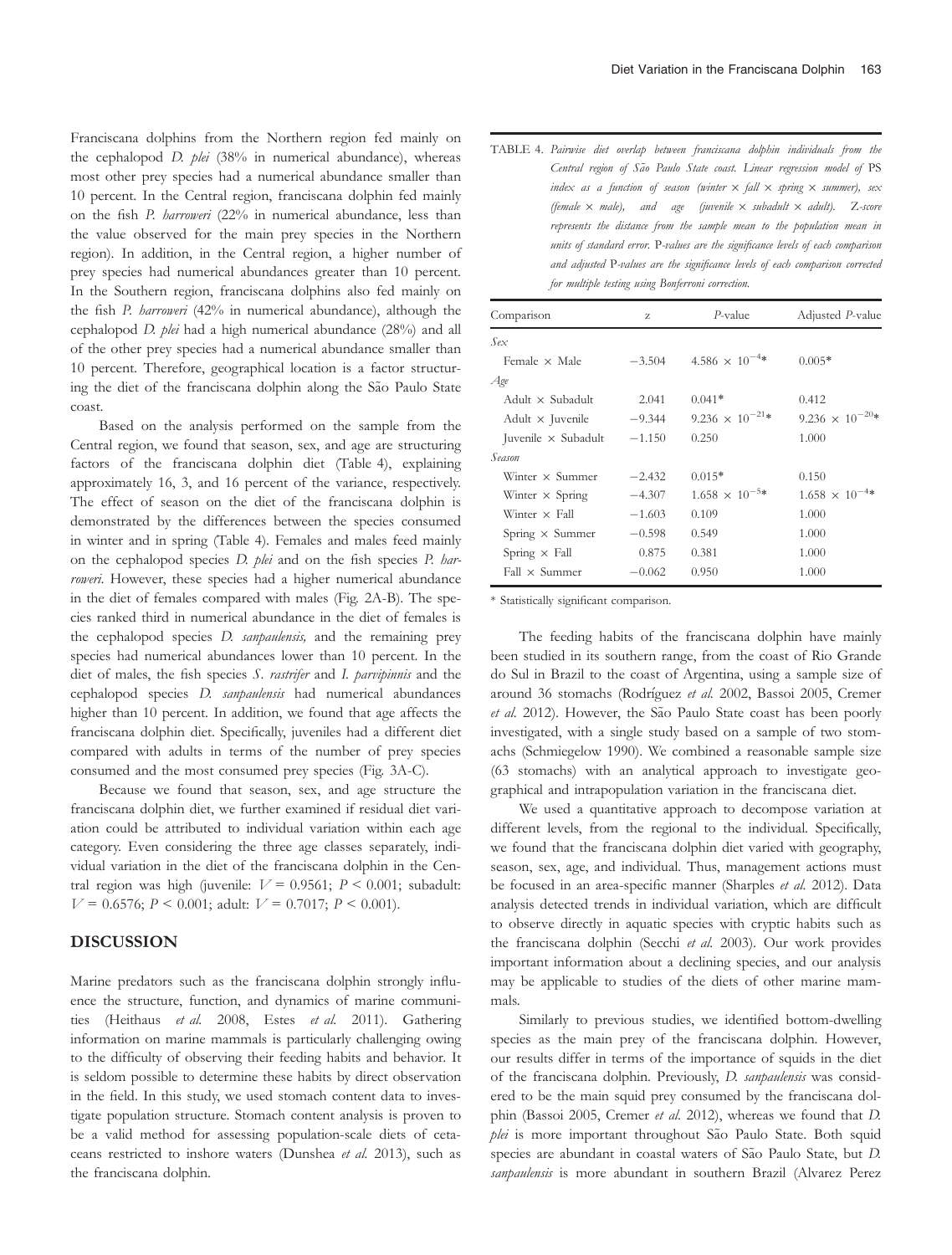

**Prey species** 

FIGURE 2. Distribution of prey species in the diet of the franciscana dolphin according to numerical abundance for (A) females and (B) males.

2002) where studies on the diet of the franciscana dolphins are common, whereas in the São Paulo State coast, D. plei is more abundant (Alvarez Perez 2002). Moreover, D. plei has a more elongated and cylindrical body shape (Santos & Haimovic 2001), which may facilitate its ingestion by the franciscana dolphin.

The regional variation found in the diet of the franciscana dolphin supports previous expectations for the existence of structure in FMAs. The geographical variation in diet that we observed suggests that the structure found using DNA sequence analysis might reflect ecological differences in diet (Secchi et al. 2003, Cunha et al. 2014), suggesting the need for further genetic investigations of franciscana population structure in São Paulo State. The geomorphological complexity of the São Paulo State coast may distinguish its regions ecologically and thereby influence the genetic structure of franciscana dolphins. Because the franciscana dolphin is a coastal cetacean rarely found more than 5 km from shore, it is most likely to move between neighboring regions in a stepwise fashion that restricts it to areas of

concentrated food resources (Rodríguez et al. 2002). This hypothesis is supported by the small home ranges measured for the franciscana dolphin in Argentina (Bordino et al. 2008, Wells et al. 2013). Because of this restricted movement, local subpopulations in São Paulo are likely limited by environmental discontinuities, as is the case along the coast of Argentina, where these coincide with genetically isolated populations of the franciscana dolphin (Mendez et al. 2010).

In addition to variation in diet between regions, we also found variation within a region. This variation may be associated with sexual dimorphism, as females are larger than males throughout the distribution region of the franciscana dolphin. Moreover, there are morphological differences in the anterior dimensions of the body between sexes, which might be related to changes in the oral apparatus and feeding habits (Barbato et al. 2012).

Intrapopulation variation is also partially related to dietary ontogenetic shifts, which affects the structure and dynamics of populations, communities, and ecosystems (Werner & Hall 1988,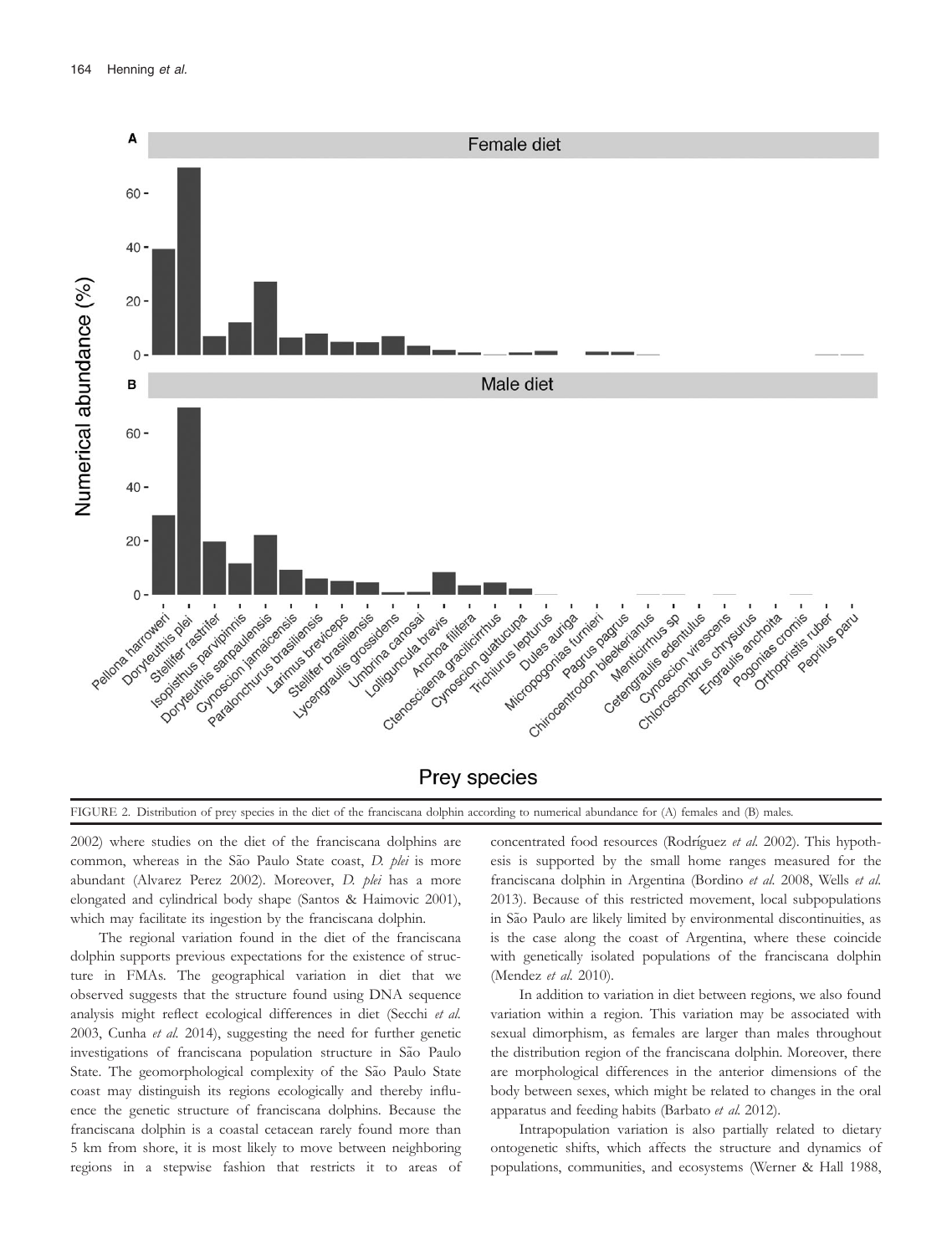



Polis & Strong 1996, Claessen et al. 2002, Hammerschlag-Peyer et al. 2011). Stomachs of juveniles in this study contained the remains of at least one otolith or squid beak, meaning that they had already started to feed (at least partially) on solid food. We found that juveniles fed primarily on one species of fish, whereas subadults fed on a larger number of species, and adults tended to feed on a smaller subset of species. The factors determining preference for a prey species are encounter rate, ease of capture, and handling time (Santos et al. 2013). Prey species that typically form dense schools are easier to find and for juveniles to capture (Haimovici et al. 1996) and were the type of prey consumed by franciscana dolphin juveniles. Subadults likely have better foraging tactics than juveniles, allowing them to explore a more diverse set of prey (Clarke 1996). The diet of adults tends to be more selective, likely resulting from improved foraging tactics due to their higher mobility (Santos 2009) and broader experience (Bassoi 2005).

Diet variation can be modeled as a function of sex, age, and morphotype, plus an error term, which represents the residual diet variation (Bolnick et al. 2003). Within this residual error term, there

can be important interindividual variation, which deserves a unique designation (Bolnick et al. 2003). Our analysis of individuals from the Central region showed that there is interindividual variation in the diet of the franciscana dolphin that could not be attributed to variation due to season, sex, or age. Individual variation in the diet has not been thoroughly investigated in dolphins, although it has been reported for the bottlenose dolphin Tursiops sp. (Sargeant et al. 2007). Diversity in foraging tactics in the bottlenose dolphin is strongly correlated with habitat use, ecology, and social learning.

Because we found evidence of intrapopulation variation in the diet of the franciscana dolphin, future studies should evaluate the long-term diet of individuals. Such long-term analysis should determine if individuals have diet habits (or niches) substantially narrower than the population's habits (or niches) throughout their lives. The occurrence of an individual niche substantially narrower than the population's niche would be evidence of individual specialization (Bolnick et al. 2003), with implications for the population ecology and evolutionary dynamics of the franciscana dolphin (Bolnick et al. 2011).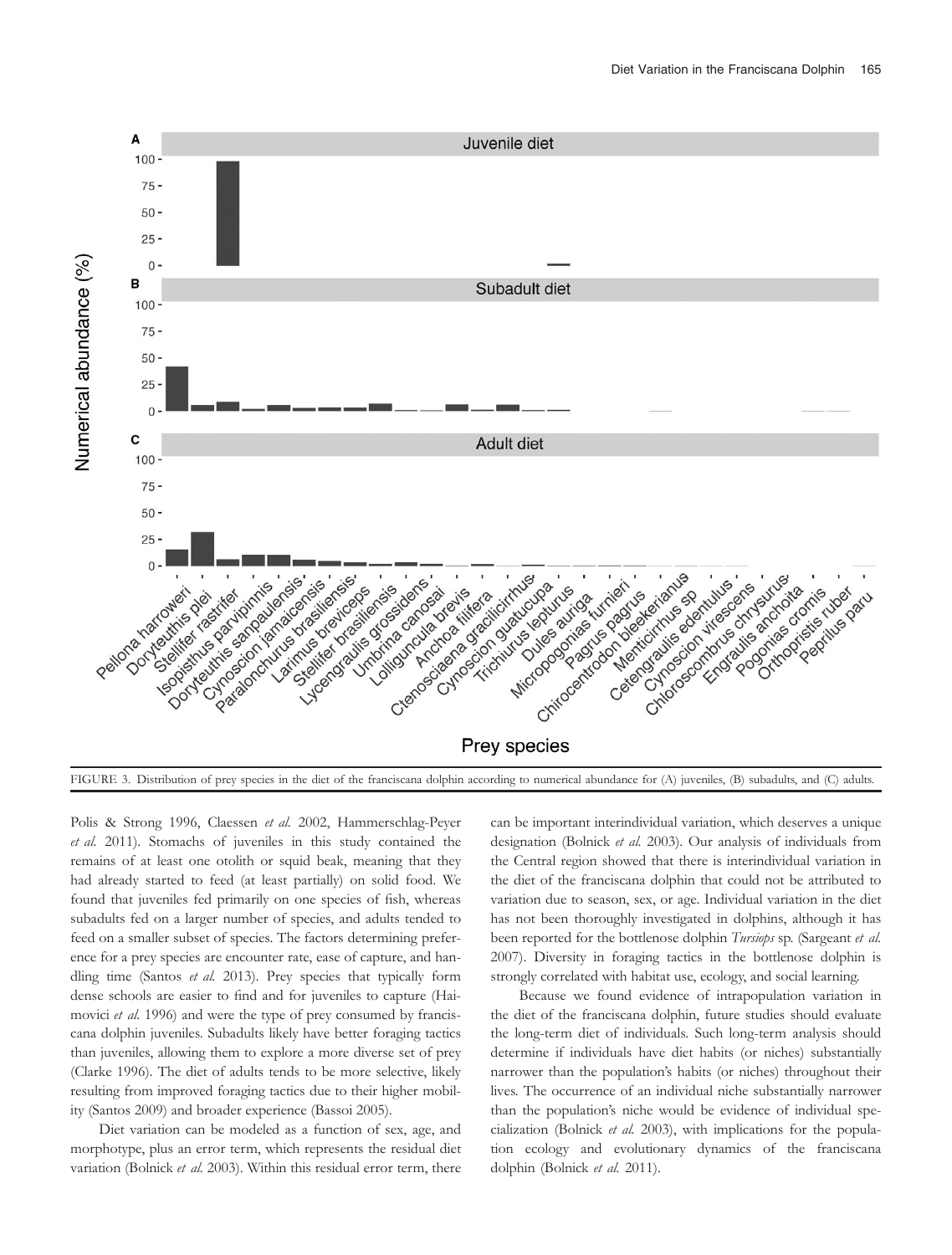Bolnick et al. (2003) discussed the benefits of recognizing individual-level variation in ecological studies. First, this information provides a more complete description of a biological system (Bolnick et al. 2003). Second, information on individual variation is necessary if we are to make the transition from phenomenological models of population dynamics to mechanistic models in which the dynamics of a population is predicted based on the properties of its components (Bolnick et al. 2003). The development of a mechanistic model for predicting the dynamics of a population is of great relevance for the conservation of a species in decline, such as the franciscana dolphin. Third, population models that incorporate individual variation can result in profoundly different dynamical behavior due to the added capacity for frequency-dependent effects (Bolnick et al. 2003).

Finally, to improve conservation measurements and the design of management areas such as FMAs, managers must recognize that ecological systems are complex adaptive systems, in which large-scale patterns emerge in part from microscale processes, which then feed back to influence these processes in fundamental ways (Guichard et al. 2004). Improving the definition of boundaries of management areas further requires integrating complex biological information and understanding how their effects spread across diverse scales of space, time, and levels of biological organization (Guichard et al. 2004, Hagstrom & Levin 2017). In this sense, our main contribution to improving conservation management of marine mammals, particularly franciscana dolphins, is the recognition of both geographical and individual variation in their diet within São Paulo State. In summary, researchers and managers must integrate empirical and modeling approaches from the individual to the population and ecosystem levels to increase the success of conservation efforts (Guichard et al. 2004, Hagstrom & Levin 2017).

#### ACKNOWLEDGMENTS

We are grateful to FAPESP for the fellowship granted to B. Henning during this project. Projeto BioPesca and the fishermen associated with this project provided the franciscana dolphin stomachs. D. Venâncio Guedes provided the laboratory facilities for stomach contents analysis at Instituto de Pesca—Ubatuba. Professor Silvio Nihei provided the microscope used for otolith measurement and identification. Prey species identification could not have been accomplished without the dedicated efforts of Caio Ribeiro, Carolina Siliprandi, Professor Ana Setubal Pires Vanin, and Dr. Roberta Aguiar do Santos. We thank Dr. Emygdio Monteiro, Dr. Glauco Machado, Dr. Matheus P. Viana, Dr. Paulo Guimarães Jr., and Dr. Sérgio Furtado dos Reis for comments on the manuscript.

#### DATA AVAILABILITY

Data available from the Dryad Repository: [https://doi.org/10.](https://doi.org/10.5061/dryad.5415m) [5061/dryad.5415m](https://doi.org/10.5061/dryad.5415m) (Henning et al. 2017), and at [https://sites.goo](https://sites.google.com/site/barbarahenning/research) [gle.com/site/barbarahenning/research](https://sites.google.com/site/barbarahenning/research).

#### SUPPORTING INFORMATION

Additional Supporting Information may be found online in the supporting information tab for this article:

FIGURE S1. Franciscana dolphin distribution with Franciscana Management Area (FMA) boundaries (A).

## LITERATURE CITED

- AB'SABER, A.. 2000. Fundamentos da geomorfologia costeira do Brasil Atlântico inter e subtropical. Revista Brasileira de Geomorfologia 1: 27–43.
- ALONSO, M. 2008. Organoclorados em toninhas, Pontoporia blainvillei da região costeira do Estado de São Paulo. PhD Dissertation. Universidade de São Paulo, São Paulo, Brazil. 110 pp.
- ALVAREZ PEREZ, J. A. 2002. Biomass dynamics of the squid Loligo plei and the development of a small-scale seasonal fishery off southern Brazil. Bull. Mar. Sci. 71: 633–651.
- ARAÚJO, M. S., E. G. MARTINS, L. D. CRUZ, F. R. FERNANDES, A. X. LINHARES, S. F. Dos REIS, AND P. R. GUIMARÃES. 2010. Nested diets: a novel pattern of individual-level resource use. Oikos 119: 81–88.
- AVILA-DA-SILVA, A. O., M. H. CARNEIRO, J. T. MENDONCA, G. D. M. SERVO, G. C. C. BASTOS, S. OKUBO-DA-SILVA, AND M. S. SAKAMOTO. 2005. Produção pesqueira marinha do Estado de São Paulo no ano, . 2005. Série de Relatórios Técnicos. São Paulo 20: 42.
- BARBATO, B. H., E. R. SECCHI, A. P. M. Di BENEDITTO, R. RAMOS, C. BER-TOZZI, J. MARIGO, P. BORDINO, AND P. G. KINAS. 2012. Geographical variation in franciscana (Pontoporia blainvillei) external morphology. J. Mar. Biol. Assoc. U.K. 92: 1645–1656.
- BASSOI, M. 2005. Feeding ecology of franciscana dolphin, Pontoporia blainvillei (Cetacea: Pontoporiidae), and oceanographic processes on the southern Brazilian coast. PhD Dissertation. School of Ocean & Earth Sciences, University of Southampton, Southampton, 190 pp.
- BASSOI, M., AND E. R. SECCHI. 1999. Temporal variation in the diet of franciscana, Pontoporia blainvillei (Cetacea, Pontoporiidae), as a consequence of fish stocks depletion off southern Brazil. Proceedings ICES/SCOR Symposium, 1.
- BERTOZZI, C. P., J. MARIGO, S. BOTTA, M. B. ALONSO, B. HENNING, J. RIBEIRO, J. VIOTTO, F. MARCATTO, S. P. SOUZA, AND J. F. DIAS. 2010. Idade e comprimento de maturidade sexual para machos e fêmeas de toninha, Pontoporia blainvillei acidentalmente capturadas no estado de São Paulo. XIV Reunião de trabalho de especialistas em mamíferos Aquáticos da America do Sul.
- BITTAR, V. T., AND A. P. M. Di BENEDITTO. 2009. Diet and potential feeding overlap between Trichiurus lepturus (Osteichthyes, Perciformes) and Pontoporia blainvillei (Mammalia, Cetacea) in northern Rio de Janeiro, Brazil. Zoologia 26: 374–378.
- BOLNICK, D. I., P. AMARASEKARE, M. S. ARAÚJO, R. BÜRGER, J. M. LEVINE, M. NOVAK, V. H. RUDOLF, S. J. SCHREIBER, M. C. URBAN, AND D. A. VAS-SEUR. 2011. Why intraspecific trait variation matters in community ecology. Trends Ecol. Evol. 26: 183–192.
- BOLNICK, D. I., R. SVANBÄCK, J. A. FORDYCE, L. H. YANG, J. M. DAVIS, C. D. HUL-SEY, AND M. L. FORISTER. 2003. The ecology of individuals: incidence and implications of individual specialization. Am. Nat. 161: 1–28.
- BORDINO, P., R. WELLS, AND M. STAMPER. 2008. Satellite tracking of franciscana dolphins, Pontoporia blainvillei in Argentina: preliminary information on ranging, diving and social patterns. International Whaling Comission SC 60/SM14.
- BOWEN, W. D., D. B. SINIFF. 1999. Distribution, population biology, and feeding ecology of marine mammals. In (J. E. Reynolds III and S. A. Rommel, eds.), Biology of Marine Mammals Pp. 423–484. Smithsonian Institution Press, Washington.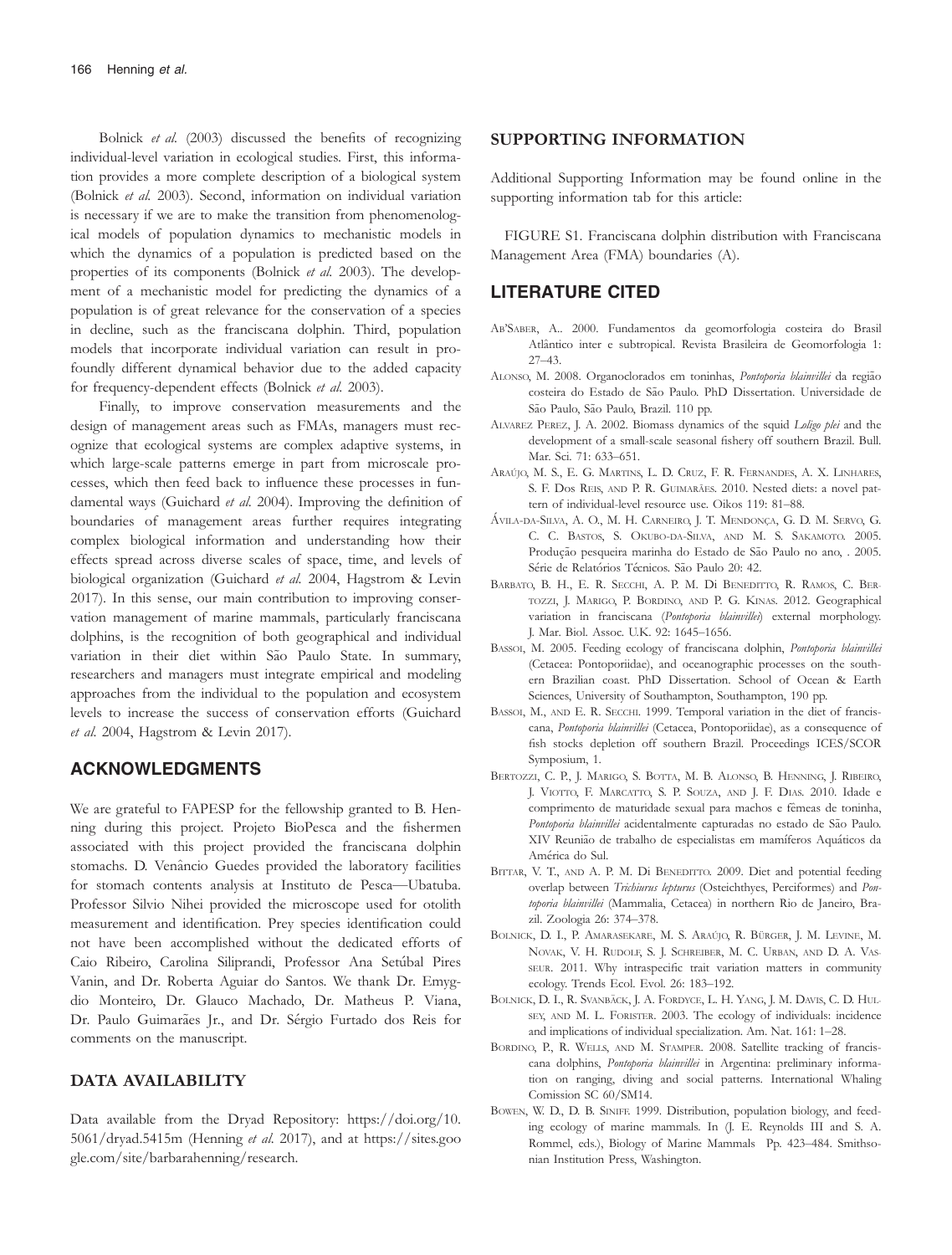- Anat. Marine Mammals 1: 1–79. CHAO, N. L. 2001. Two new species of Stellifer from inshore waters of the eastern Pacific, with a redescription of S. ephelis (Perciformes: Sciaenidae). Rev. Biol. Trop. 49: 67–80.
- CLAESSEN, D., C. Van OSS, A. M. de ROOS, AND L. PERSSON. 2002. The impact of size-dependent predation on population dynamics and individual life history. Ecology 83: 1660–1675.
- CLARKE, M. R. 1996. Cephalopods as prey. III. Cetaceans. Philosophical Transactions of the Royal Society of London. Series B: Biological Sciences 351: 1053–1065.
- CORRÊA, M., AND M. S. VIANNA. 1992. Catálogo de otólitos de Sciaenidae (Osteichthyes-Perciformes) do litoral do Estado do Paraná, Brasil. Nerítica 7: 13-41.
- COSTA-URRUTIA, P., C. ABUD, E. R. SECCHI, AND E. P. LESSA. 2012. Population genetic structure and social kin associations of franciscana dolphin, Pontoporia blainvillei. J. Hered. 103: 92–102.
- CREMER, M. J., P. C. PINHEIRO, AND P. C. SIMÕES-LOPES. 2012. Prey consumed by Guiana dolphin Sotalia guianensis (Cetacea, Delphinidae) and franciscana dolphin Pontoporia blainvillei (Cetacea, Pontoporiidae) in an estuarine environment in southern Brazil. Iheringia. Série Zoologia 102: 131–137.
- CRESPO, E., G. HARRIS, AND R. GONZÁLEZ. 1998. Group size and distributional range of the franciscana, Pontoporia blainvillei. Marine Mammal Science 14: 845–849.
- CUNHA, H. A., B. V. MEDEIROS, L. A. BARBOSA, M. J. CREMER, J. MARIGO, J. LAILSON-BRITO, A. F. AZEVEDO, AND A. M. SOLE-CAVA. 2014. Population structure of the endangered franciscana dolphin (Pontoporia blainvillet): Reassessing management units. PLoS ONE 9: e85633.
- DANILEWICZ, D., F. ROSAS, R. BASTIDA, J. MARIGO, M. MUELBERT, D. RODRIGUEZ, AND P. H. OTT. 2002. Report of the working group on biology and ecology. Latin Am. J. Aquat. Mammals 1: 25–42.
- DANILEWICZ, D., E. SECCHI, P. OTT, AND I. MORENO. 2000. Analysis of the age at sexual maturity and reproductive rates of franciscana (Pontoporia blainvillei) from Rio Grande do Sul, southern Brazil. Comunicações do Museu de Ciências e Tecnologia, PUCRS 13: 89–98.
- DENNO, R. F., AND D. LEWIS. 2009. Predator-prey interactions. In S. A. Levin (Ed.). The Princeton Guide to Ecology, pp. 202–212. Princeton University Press, Woodstock, Oxfordshire.
- Di BENEDITTO, A. P. M., R. M. A. RAMOS, AND N. R. W. LIMA. 2001. Os golfinhos: origem, classificação, captura acidental, hábito alimentar. Cinco Continentes, Porto Alegre, Brazil 147 pp.
- DUNSHEA, G., N. B. BARROS, E. J. B. MCCABE, N. J. GALES, M. A. HINDELL, S. N. JARMAN, AND R. S. WELLS. 2013. Stranded dolphin stomach contents represent the free-ranging population's diet. Biol. Let. 9: 20121036.
- ESTES, J., M. RIEDMAN, M. STAEDLER, M. TINKER, AND B. LYON. 2003. Individual variation in prey selection by sea otters: patterns, causes and implications. J. Anim. Ecol. 72: 144–155.
- ESTES, J. A., J. TERBORGH, J. S. BRASHARES, M. E. POWER, J. BERGER, W. J. BOND, S. R. CARPENTER, T. E. ESSINGTON, R. D. HOLT, AND J. B. JACKSON. 2011. Trophic downgrading of planet earth. Science 333: 301–306.
- FERNÁNDEZ, R., S. GARCÍA-TISCAR, M. B. SANTOS, A. LÓPEZ, J. A. MARTÍNEZ-CEDEIRA, J. NEWTON, AND G. J. PIERCE. 2011. Stable isotope analysis in two sympatric populations of bottlenose dolphins Tursiops truncatus: evidence of resource partitioning? Mar. Biol. 158: 1043–1055.
- FIGUEIREDO, J. D., AND N. A. MENEZES. 1980. Manual de peixes marinhos do sudeste do Brasil, vol 4. Universidade de São Paulo, Museu de Zoologia.
- GUICHARD, F., S. A. LEVIN, A. HASTINGS, AND D. SIEGEL. 2004. Toward a dynamic metacommunity approach to marine reserve theory. Bioscience 54: 1003–1011.
- HAGSTROM, G. I., AND S. A. LEVIN. 2017. Marine ecosystems as complex adaptive systems: emergent patterns, critical transitions, and public goods. Ecosystems 20: 458–476.
- HAIMOVICI, M. 1998. Present state and perspectives for the southern Brazil shelf demersal fisheries. Fishery Manag. Ecol. 5: 277–289.
- HAIMOVICI, M., J. P. CASTELLO, AND C. M. VOOREN. 1997. Fisheries. In U. Seeliger, C. Odebrecht, and J. P. Castello (Eds.). Sub-tropical Convergence Environments – the coasts and sea in the south- western Atlantic, pp. 184–96. Springer-Verlag, Berlin.
- HAIMOVICI, M., A. S. MARTINS, AND P. C. VIEIRA. 1996. Distribuição e abundância de peixes teleósteos sobre a plataforma continental do Sul do Brasil. Rev. Bras. Biol. 56: 27–50.
- HAMMERSCHLAG-PEYER, C. M., L. A. YEAGER, M. S. ARAÚJO, AND C. A. LAYMAN. 2011. A hypothesis-testing framework for studies investigating ontogenetic niche shifts using stable isotope ratios. PLoS One 6: e27104.
- HEITHAUS, M. R., AND L. M. DILL. 2002. Food availability and tiger shark predation risk influence bottlenose dolphin habitat use. Ecology 83: 480– 491.
- HEITHAUS, M. R., A. FRID, A. J. WIRSING, AND B. WORM. 2008. Predicting ecological consequences of marine top predator declines. Trends Ecol. Evol. 23: 202–210.
- HENNING, B., B. de SA CARVALHO, M. M. PIRES, M. BASSOI, J. MARIGO, C. BER-TOZZI, AND M. S. ARAÚJO. 2017. Data from: Geographical and Intrapopulation Variation in the Diet of a Threatened Marine Predator, Pontoporia blainvillei (Cetacea). Dryad Digital Repository, [https://](https://doi.org/10.5061/dryad.5415m) [doi.org/10.5061/dryad.5415m](https://doi.org/10.5061/dryad.5415m).
- HUXLEY, J. S., AND G. TEISSIER. 1936. Terminology of relative growth. Nature 137: 780–781.
- IPT. 1981. Mapa Geológico do Estado de São Paulo. IPT, São Paulo, Brazil.
- LAILSON-BRITO, J., P. R. DORNELES, C. E. AZEVEDO-SILVA, A. D. F. AZEVEDO, L. G. VIDAL, J. MARIGO, C. BERTOZZI, R. C. ZANELATTO, T. L. BISI, AND O. MALM. 2011. Organochlorine concentrations in franciscana dolphins, Pontoporia blainvillei, from Brazilian waters. Chemosphere 84: 882–887.
- LÊMOS, P., M. CORRÊA, AND V. ABILHÔA. 1992. Catálogo de otólitos de Gerreidae (Osteichthyes-Perciformes) do litoral do estado do Paraná, Brasil. Nerítica 7: 109-117.
- LEWISON, R. L., L. B. CROWDER, A. J. READ, AND S. A. FREEMAN. 2004. Understanding impacts of fisheries bycatch on marine megafauna. Trends Ecol. Evol. 19: 598–604.
- MANN, J., AND B. SARGEANT. 2003. Like mother, like calf: the ontogeny of foraging traditions in wild Indian Ocean bottlenose dolphins (Tursiops sp.). In D. M. Fragaszy, and S. Perry (Ed.). The biology of traditions, pp. 236–266. Cambridge University Press, New York, New York.
- MARTINS, E. G., M. S. ARAUJO, V. BONATO, AND S. F. D. REIS. 2008. Sex and season affect individual-level diet variation in the neotropical marsupial Gracilinanus microtarsus (Didelphidae). Biotropica 40: 132–135.
- MCPEEK, M. A. 1998. The consequences of changing the top predator in a food web: a comparative experimental approach. Ecol. Monogr. 68: 1–23.
- MENDEZ, M., H. C. ROSENBAUM, AND P. BORDINO. 2008. Conservation genetics of the franciscana dolphin in Northern Argentina: population structure, by-catch impacts, and management implications. Conserv. Genet. 9: 419–435.
- MENDEZ, M., H. C. ROSENBAUM, A. SUBRAMANIAM, C. YACKULIC, AND P. BOR-DINO. 2010. Isolation by environmental distance in mobile marine species: molecular ecology of franciscana dolphins at their southern range. Mol. Ecol. 19: 2212–2228.
- MENDONÇA, J. T. 2015. Caracterização da pesca artesanal no litoral sul de São Paulo-Brasil. Boletim do Instituto de Pesca 41: 479–492.
- MONTEIRO, L. R., A. P. M. D. BENEDITTO, L. H. GUILLERMO, AND L. A. RIV-ERA. 2005. Allometric changes and shape differentiation of sagitta otoliths in sciaenid fishes. Fish. Res. 74: 288–299.
- MUTO, E. Y., T. N. CORBISIER, L. I. COELHO, L. P. L. ARANTES, A. CHALOM, AND L. S. H. SOARES. 2014. Trophic groups of demersal fish of Santos Bay and adjacent continental shelf, São Paulo State, Brazil: temporal and spatial comparisons. Brazil. J. Oceanog. 62: 89–102.
- NIJHOUT, H. F., AND R. Z. GERMAN. 2012. Developmental causes of allometry: new models and implications for phenotypic plasticity and evolution. Integr. Comp. Biol. 52: 43–52.